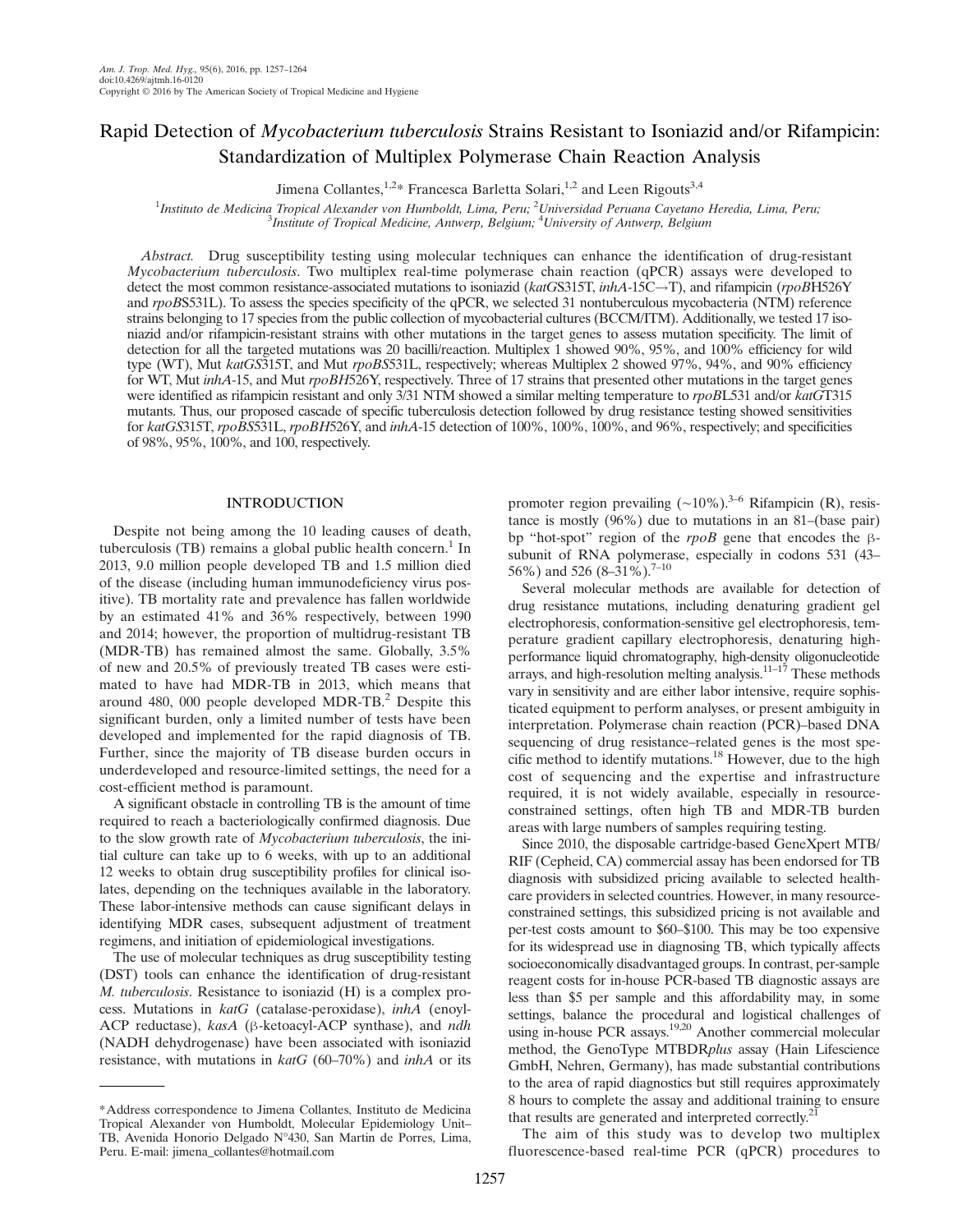simultaneously identify the dominant mutations responsible for conferring rifampicin and isoniazid resistance in M. tubercu*losis*. The target mutations were:  $k \cdot \text{ad} G S 315T$  and  $\text{inh} A - 15C \rightarrow T$ for isoniazid resistance, and rpoBS531L and rpoBH526Y for rifampicin resistance. Amplicons were identified based on melting-point curve analysis.

### MATERIALS AND METHODS

Primer design. Primers were designed to detect four different mutations in three different genes by two simultaneous multiplex reactions. We targeted the amplicon melting temperature  $(T_M)$  as the first selection parameter, seeking appropriate primer sequences. Primers were designed so that resulting amplicons within one PCR assay would have  $T_Ms$  ranging from 76 $\rm{^{\circ}C}$  to 95 $\rm{^{\circ}C}$ , with > 1 $\rm{^{\circ}C}$  difference between peaks. Sequences of each gene were examined for features such as areas of high or low GC content, size, and identity among reported BLAST sequences for the target gene. These areas were analyzed by an oligonucleotide property calculator (Primer Premier 5.0, Premier Biosoft International, Palo Alto, CA), which uses the nearest-neighbor method to predict the amplicon's  $T_M$ . Once areas likely to produce amplicons with the desired  $T_M$  were selected, primers were designed using the Primer3 program (http://frodo.wi.mit.edu).

To detect both wild type (WT) and mutated sequences, we designed three oligonucleotides per mutation: a universal primer, a WT-detection primer, and a mutated-detection primer with the specific nucleotide in the 3′end. We added a short AT/GC–rich overhanging nucleotide sequence (flap) to the 5′ end in all the primers that recognized the mutants and in the primer that recognized the WT for rpoB531 to obtain sufficiently diverse  $T_Ms$  (Supplemental Table 1). The H37Rv reference strain sequence (NC\_009525) was used as the WT genome.

In addition, the primers were analyzed with BLAST to analyze their specificity. Moreover, the Oligo Analyzer tool from the Integrated DNA Technologies website was used to identify the intra- and intercomplementarity of the primers. CLC Main Workbench (Waltham, MA) was used for predicting the  $T<sub>M</sub>$  of the tailed primers and the tailed products.

Bacterial strains. The Mycobacteriology Unit of the Institute of Tropical Medicine, Antwerp (Belgium), provided 133 heat-inactivated bacterial suspensions. All strains were previously identified as M. tuberculosis and harboring at least one of the four mutations under investigation based on DNA sequencing. Phenotypic resistance to isoniazid and/or rifampicin was assessed using the Löwenstein–Jensen (LJ) proportion method.<sup>22</sup> Strains were identified as belonging to the M. tuberculosis complex by their susceptibility to paranitrobenzoic acid on LJ medium<sup>23</sup> and their spoligotyping profiles.<sup>24</sup> Additionally, we tested 17 strains that were resistant to isoniazid and/or rifampicin but with other mutations in the target genes (Supplemental Table 2). In each qPCR run, we used the following strains as controls: H37Ra (WT, susceptible to isoniazid and rifampicin), TBDM2489 (mut katGS315T), LE371 (mut  $rpoBS531L$ ), CSV4644 (mut  $inhA-15C \rightarrow T$ ), and ITM 04-2618 (mut rpoBH526Y). To assess the species specificity of the qPCR, we randomly selected 31 nontuberculous mycobacteria (NTM) reference strains belonging to 17 species from the public collection of mycobacterial cultures BCCM/ ITM (Supplemental Table 3).

Real-time PCR conditions. qPCR was performed using a LightCycler® 480 Real-Time PCR System (Roche Applied Science, Penzberg, Germany). Each multiplex PCR assay was performed in a 20 μL final reaction volume containing 2× SensiMix™ SYBR® No-ROX Kit (Bioline, Alphen aan den Rijn, The Netherlands), and the primers were used at a final concentration of 0.25–0.8 μM (Table 1). The amplification cycles consisted of an initial denaturation at 95°C for 10 minutes, 40 cycles of incubation at 95°C for 15 seconds, 63°C for 15 seconds, 72°C for 15 seconds, ending with a final extension at 75°C for 1 minute. After 40 cycles, a melting curve with a ramp rate of 0.02°C/second between 75°C and 96°C was generated. Melting peaks were automatically calculated by the software LightCycler 480 SW 1.5 (Roche Diagnostics, Rotkreuz, Switzerland) which, after subtracting background fluorescence from a set of water blanks, plotted the negative derivative of fluorescence with respect to temperature [−d(F)/dT versus T]. To control for cross-contamination and background noise, all runs included duplicate negative samples (no template control).

Analytical sensitivity. Genomic DNA (gDNA) was obtained from freshly grown LJ slants for the WT H37Ra strain by a simple heat inactivation method<sup>25</sup> and the four mutants (katGS315T,  $rpoB$ S531L,  $inhA-15C \rightarrow T$ , and  $rpoB$ H526Y) by the cetyltrimethylammonium bromide method.<sup>26</sup> DNA concentration was measured with a NanoDrop 2000 UV-Vis

| TABLE 1                             |                 |            |            |            |                               |                            |                                |  |  |  |  |  |
|-------------------------------------|-----------------|------------|------------|------------|-------------------------------|----------------------------|--------------------------------|--|--|--|--|--|
| Primers for multiplex real-time PCR |                 |            |            |            |                               |                            |                                |  |  |  |  |  |
| Gene                                | Location        | Wild type  | Mutant     | Primers*   | Final concentration $(\mu M)$ | Amplicon size (base pairs) | Amplicon $T_M$ (mean $\pm$ SD) |  |  |  |  |  |
| Multiplex 1                         |                 |            |            |            |                               |                            |                                |  |  |  |  |  |
| katG                                |                 |            |            | $katG1-F$  | 0.8                           | 94                         | $82.93 \pm 0.10$               |  |  |  |  |  |
|                                     | <b>AA S315T</b> | AGC        | <b>ACC</b> | $katG2-F$  | 0.8                           | 106                        | $83.80 \pm 0.15$               |  |  |  |  |  |
|                                     |                 |            |            | katG3-UR   | 0.8                           |                            |                                |  |  |  |  |  |
| rpoB                                |                 |            |            | $rpoB1-F$  | 0.25                          | 128                        | $89.97 \pm 0.07$               |  |  |  |  |  |
|                                     | <b>AA S531L</b> | <b>TCG</b> | <b>TTG</b> | $rpoB2-F$  | 0.3                           | 129                        | $89.32 \pm 0.16$               |  |  |  |  |  |
|                                     |                 |            |            | $rpoB3-UR$ | 0.3                           |                            |                                |  |  |  |  |  |
| Multiplex 2                         |                 |            |            |            |                               |                            |                                |  |  |  |  |  |
| inhA                                |                 |            |            | inhA3-UF   | 0.6                           |                            |                                |  |  |  |  |  |
|                                     | Promotor $-15$  | C          | т          | $inhA1-R$  | 0.6                           | 106                        | $85.19 \pm 0.07$               |  |  |  |  |  |
|                                     |                 |            |            | $inhA2-R$  | 0.6                           | 118                        | $84.90 \pm 0.08$               |  |  |  |  |  |
| rpoB                                |                 |            |            | $rpoB4-F$  | 0.25                          | 138                        | $89.64 \pm 0.06$               |  |  |  |  |  |
|                                     | <b>AA H526Y</b> | CAC        | <b>TAC</b> | $rpoB5-F$  | 0.25                          | 141                        | $89.49 \pm 0.07$               |  |  |  |  |  |
|                                     |                 |            |            | $rpoB6-UR$ | 0.25                          |                            |                                |  |  |  |  |  |

 $A =$  adenine;  $AA =$  amino acid;  $C =$  cytosine;  $F =$  forward;  $G =$  guanine;  $H =$  histidine;  $L =$  leucine;  $O =$  orientation;  $PCR =$  polymerase chain reaction;  $R =$  reverse;  $S =$  serine;  $SD =$  standard deviation;  $T =$  threonine;  $T =$  thymidine;  $T_M =$  melting temperature;  $Y =$  tyrosine.

\*Primers sequences in Supplemental Table 2.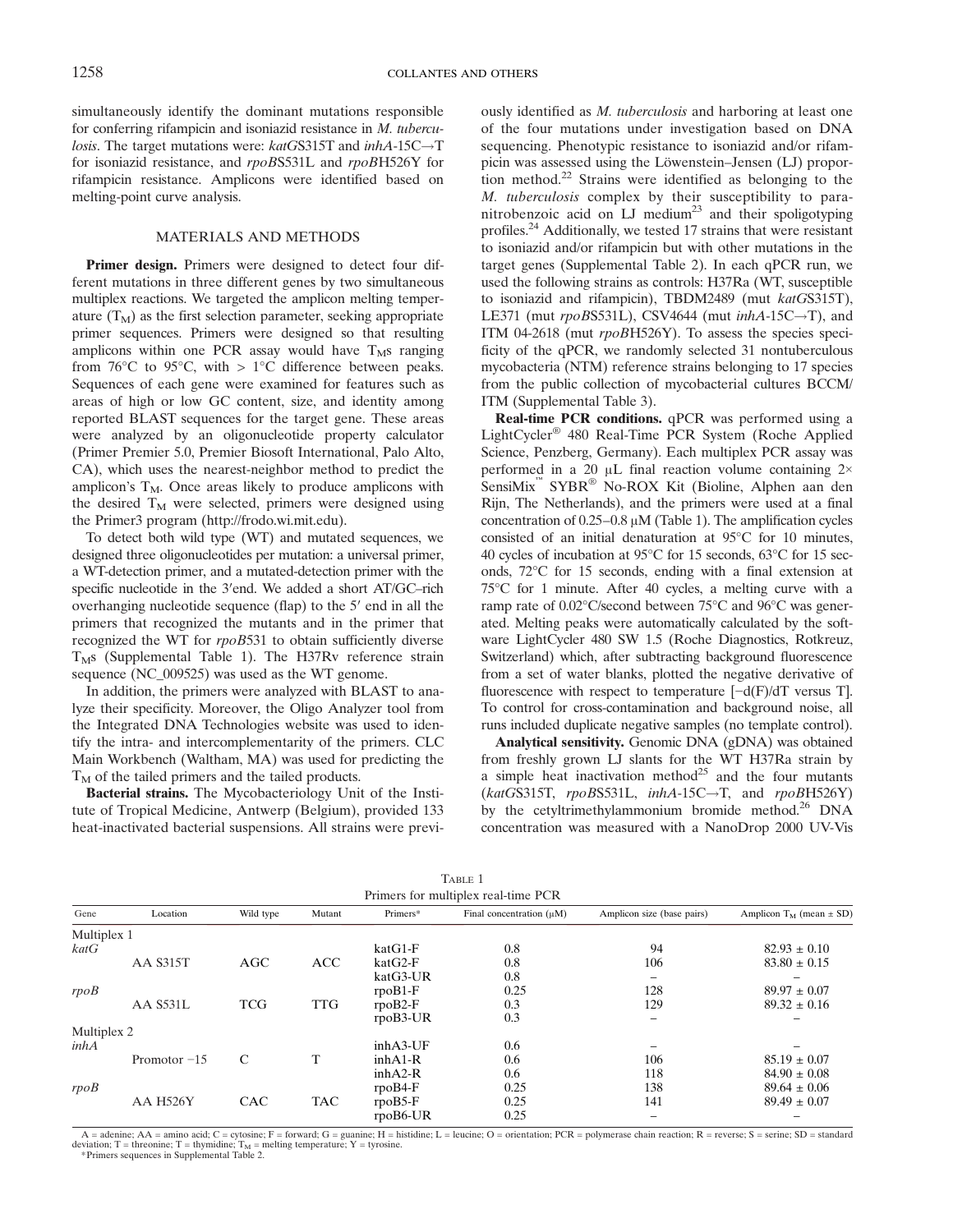spectrophotometer Thermo Scientific (NanoDrop Technologies, Wilmington, DE). Ten-fold serial dilutions from  $10<sup>7</sup>$  to 10<sup>2</sup> fg (approximately equivalent to  $2 \times 10^6$ – $2 \times 10^1$  genome copies) were prepared in triplicate.<sup>27</sup>

Analysis. All laboratory procedures were performed by personnel who were blinded to sample details including the results of all other tests. The sensitivity and specificity of the qPCR to correctly identify our specific drug resistance– conferring mutations were calculated using  $2 \times 2$  tables by comparing results to DNA sequencing that was considered the gold standard test. The 95% confidence intervals for sensitivity and specificity were calculated with the Wilson score method.<sup>28</sup>

Ethics. This laboratory research project used only strains from anonymous unlinked specimens and therefore was exempted from human subjects' research approval. None of the investigators have any conflict of interest in relation to this work.

### **RESULTS**

"In silico" evaluation of designed primers. Supplemental Table 1 shows the results of parameters evaluated for the

A

sets of designed primers for both multiplex assays. For all the primers, the  $\Delta G$  (Gibbs energy) was far more negative for the correct target binding than for primer-dimers and hairpin structures.

Melting temperatures. After optimizing the primer sequences and concentrations to be used in each multiplex qPCR, the average  $T_Ms$  were between 82°C and 91°C for all amplicons (Table 1). The  $T_Ms$  of the amplicons were spaced such that the identification of multiple samples on a single graph is unambiguous. The spacing between peaks for each gene is shown in Figure 1. Remarkably little variation in  $T_M$ was observed among the different strains tested ( $T_M$  means  $\pm$ standard deviations are given in Table 1). Also, the amplitudes of the melting curves were quite similar for all strains within each category.

Analytical sensitivity. To demonstrate the limit and range of the system to detect M. tuberculosis DNA, 10-fold serial dilutions containing  $10^7$ – $10^2$  fg of gDNA (equivalent to 2  $\times$  $10^6$ -2 ×  $10^1$  gDNA copies/reaction) were assayed in duplicate. The results were reported as threshold cycle numbers versus log of starting DNA quantities. Both assays detected



FIGURE 1. Melting temperature peaks graphic from wild type and mutant strains. (A) Peaks for Multiplex 1: H37Ra strain (red), mutant katG315 (green), and mutant rpoB531 (blue). (B) Peaks for Multiplex 2: H37Ra strain (red), mutant for *inhA*-15 (blue), and mutant for *inhA*-15 and rpoB526 (green). We included a negative control in all the runs (black).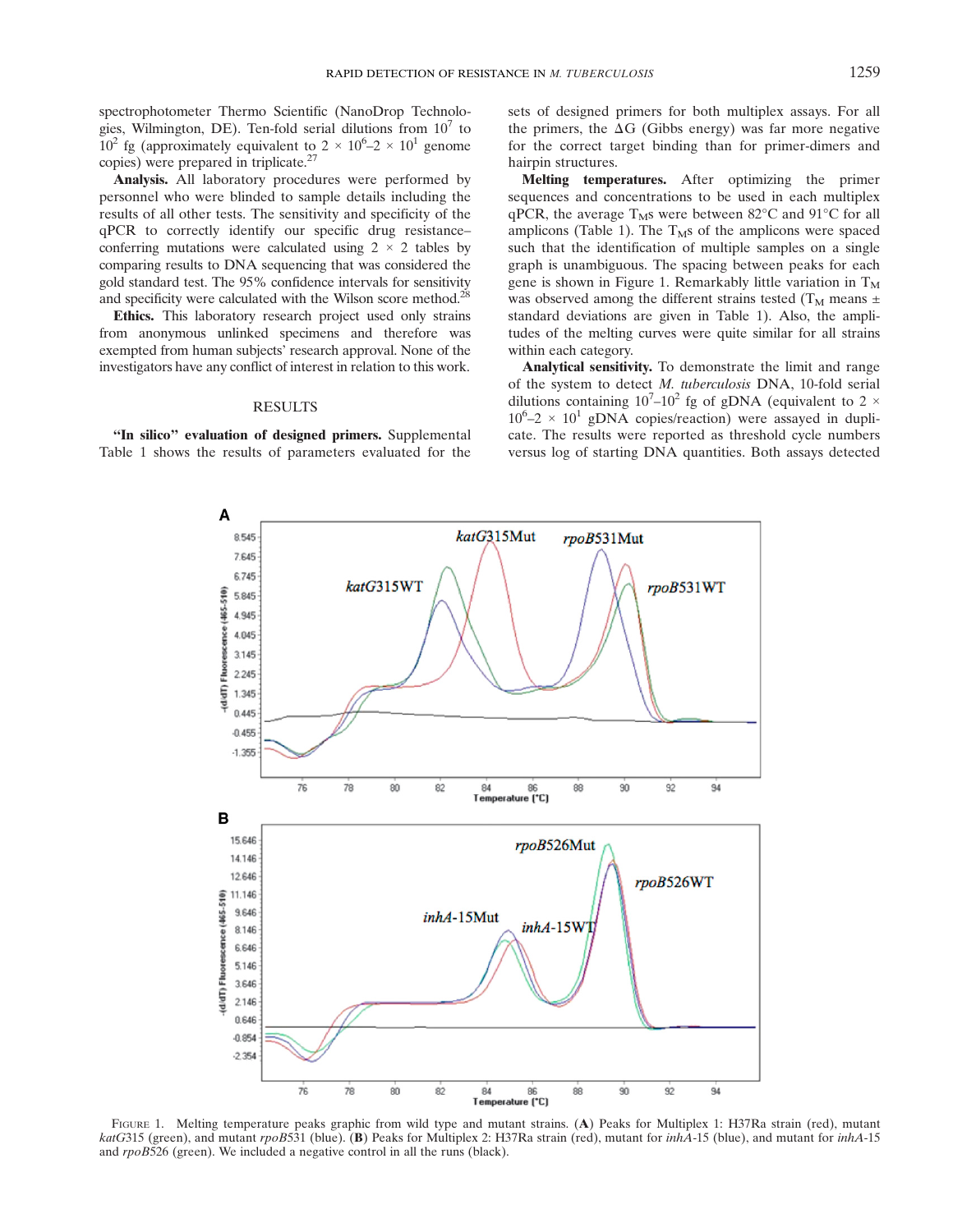the presence of WT and mutants in the range of  $10<sup>7</sup> - 10<sup>2</sup>$  fg of gDNA. Therefore, the detection limit (standard curve method) was equivalent to about 20 bacilli/reaction.

The standard plot showed that the regression coefficient for Multiplex 1 was linear for WT, Mut katG315, and Mut *rpoB*531 ( $R^2$  = 0.9998, 0.99847, and 0.99929, respectively) over a 10-log dilution range, and the reaction efficiencies were 90%, 95%, and 100% (Figure 2A–C, Supplemental Figure 1A–C). Similarly, the Multiplex 2 assay showed a linear regression coefficient for WT, Mut *inhA*-15, and Mut  $\text{rp} \circ B526$  ( $\mathbb{R}^2$  = 0.9968, 0.9994, and 0.9999, respectively) over a 10-log dilution range, and the reaction efficiencies were 97%, 94%, and 90% (Figure 2D–F, Supplemental Figure 1D–F).

Application in heat-inactivated bacterial suspensions. We obtained valid qPCR results for 100% of  $rpoB531$  ( $N = 148$ ) and  $inhA-15$  ( $N = 120$ ), 98.6% for  $katG315$  ( $N = 146$ ), and 98.1% for  $\text{rpoB526}$  ( $N = 104$ ) of the tested samples. Two samples failed in Multiplex 1 for katG (one WT strain and one mutant), whereas for Multiplex 2, we obtained invalid results for two samples with nontarget mutations. Overall,

for the valid results, qPCR confirmed 100% of the susceptible strains  $(N = 50)$ , and 100% of the rpoB and katG mutants, whereas the inhA-15T was detected in 95.5% (21/ 22) of the isolates. Combined, our assays correctly detected all MDR isolates tested. Among the 17 strains that presented other mutations in the target genes, our qPCR identified 3/7 strains resistant to rifampicin (samples 1, 4, and 7; Supplemental Table 3). Among the NTM samples, 11/31 (35%) gave a positive qPCR signal (data not shown), yet only 3/31 (9.7%) showed a  $T_M$  similar to the mutants; Mycobacterium nonchromogenicum for rpoB531, Mycobacterium gastri and Mycobacterium gadium for katG315. Hence, our systems showed sensitivities for katG315, rpoB531, rpoB526, and inhA-15 of 100%, 100%, 100%, and 96%, respectively; and specificities of 99%, 95%, 100%, and 100, respectively, compared with DNA sequencing (Table 2).

Speed and cost. The use of qPCR provided diagnostic information within 24 hours from the receipt of the sample. However, it can only be applied after TB confirmation with the TaqMan-based real-time PCR previously standardized in



FIGURE 2. Limit of detection. Fluorescence from the real-time polymerase chain reaction products is plotted against the number of cycles. Ten-fold serial dilutions (red) from  $10^7$  to  $10^1$  fg (equivalent to  $2 \times 10^6$ – $2 \times 10^1$  genomic DNA copies) were prepared for H37Ra and the mutants. Limit of detection of Multiplex 1 for: (A) H37Ra, (B) mutant katG315, and (C) mutant rpoB531. Limit of detection of Multiplex 2 for (D) H37Ra, (E) mutant inhA-15, and (F) mutant rpoB526. We included a negative control in all the runs (green).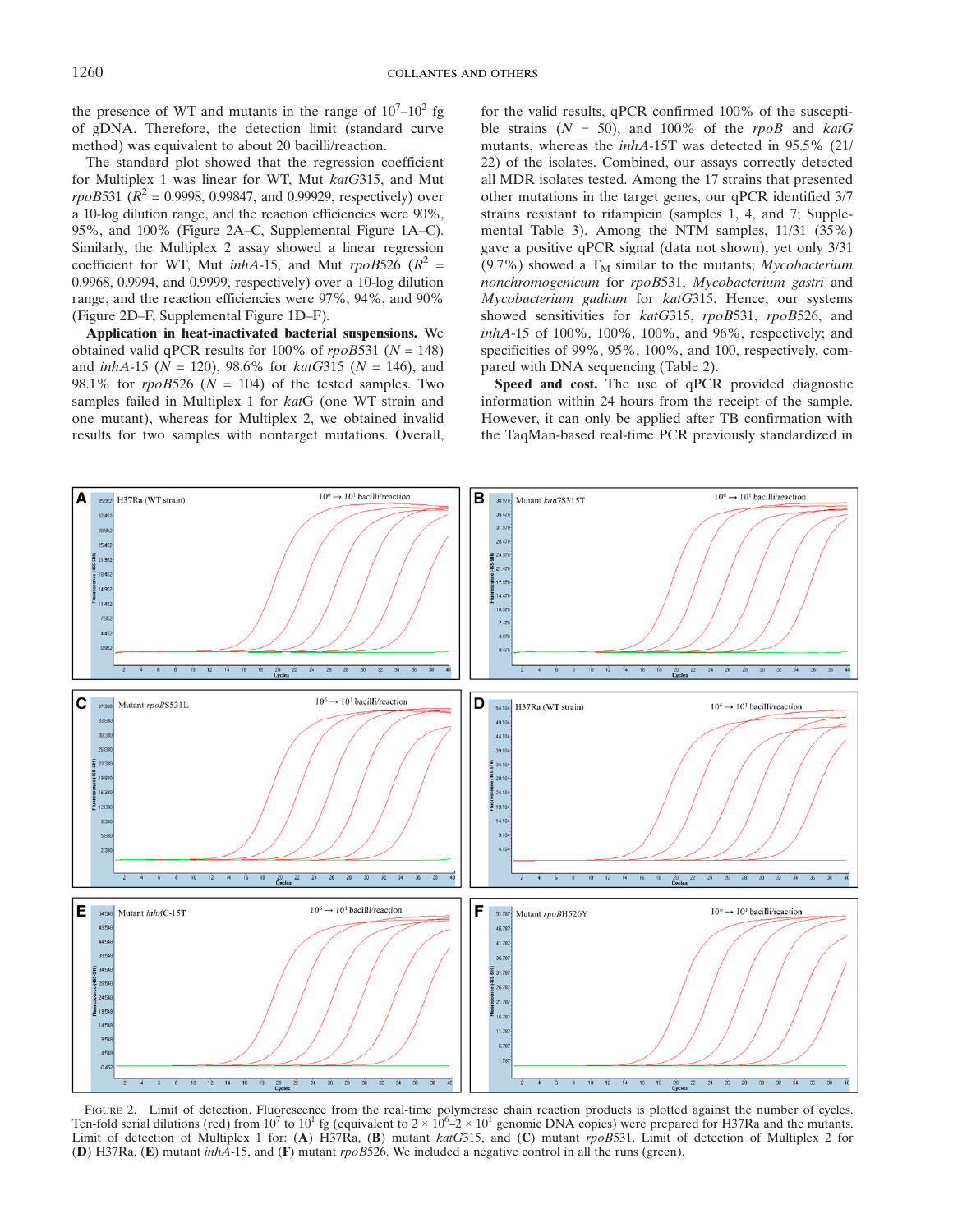|                              | No. of samples | Phenotype $(R/S)$ |                | qPCR             |                     | Sensitivity (95% CI) | Specificity (95% CI) |
|------------------------------|----------------|-------------------|----------------|------------------|---------------------|----------------------|----------------------|
| Genotype (sequencing*)       |                |                   | Resistant      | Susceptible      | Failure/not defined |                      |                      |
| Multiplex 1                  |                |                   |                |                  |                     |                      |                      |
| WT katG S315                 | 50             |                   | $\mathbf{0}$   | 49               |                     | $100\%$ (93-100%)    | 99% (94-100%)        |
| Mut katG T315                | 50             | R                 | 49             | $\left( \right)$ |                     |                      |                      |
| Other mutations <sup>†</sup> | 17             |                   | $\Omega$       | 17               |                     |                      |                      |
| <b>NTM</b>                   | 31             | NA                |                | 30               |                     |                      |                      |
| WT rpoB S531                 | 50             | S                 | 0              | 50               |                     | $100\%$ (91-100%)    | 95% (88–98%)         |
| Mut rpoB L531                | 50             | R                 | 50             | $\cup$           |                     |                      |                      |
| Other mutations <sup>†</sup> | 17             |                   | 3‡             | 14               |                     |                      |                      |
| <b>NTM</b>                   | 31             | NA                | $\overline{c}$ | 29               |                     |                      |                      |
| Multiplex 2                  |                |                   |                |                  |                     |                      |                      |
| WT inh $A - 15C$             | 50             | S                 | $\theta$       | 50               |                     | 96% (75–99%)         | 100% (95–98%)        |
| Mut $inhA -15T$              | 22             | R                 | 21             |                  |                     |                      |                      |
| Other mutations <sup>†</sup> | 17             |                   | $\theta$       | 17               |                     |                      |                      |
| <b>NTM</b>                   | 31             | NA                | 0              | 31               |                     |                      |                      |
| WT rpoB H526                 | 50             | S                 |                | 50               |                     | $100\%$ (60–100%)    | 100% (95-100%)       |
| Mut rpoB Y526                | 8              | R                 | 8              | $\theta$         |                     |                      |                      |
| Other mutations <sup>†</sup> | 17             |                   |                | 15               |                     |                      |                      |
| <b>NTM</b>                   | 31             | <b>NA</b>         | 0              | 31               |                     |                      |                      |

TABLE 2 qPCR performance for the detection of isoniazid and/or rifampicin resistance in bacterial suspensions/reference strains

 $C =$  cytosine;  $CI =$  confidence interval;  $H =$  histidine;  $L =$  leucine; Mut = mutant; NA = not applicable; NTM = nontuberculous mycobacteria; qPCR = real-time polymerase chain reaction; S = serine; T = threonine; T = thymidine; WT = wild type; Y = tyrosine. \*Gold standard method.

†See Supplemental Table 3.

 $\pm$ Codon S531P (N = 1), codon S533P (N = 2).

our laboratory<sup>25</sup> given the reaction with some NTM. Therefore, excluding the expense of the qPCR thermocycler device self and taking in account an additional qPCR for TB detection, the total reagent costs of our cascade qPCR would be approximately US\$ 8.00 (Supplemental Table 4).

#### DISCUSSION

In this study, we have developed two multiplex qPCR assays that can be run simultaneously to detect isoniazid and rifampin resistance in M. tuberculosis by targeting the most common resistance-associated mutations in the katG, inhA promoter, and rpoB genes. The system was able to confirm 100% of the susceptible strains, and 100% of the rpoB and katG mutants, whereas the inhA-15T was detected in 95.5%.

Acquired drug resistance in M. tuberculosis is caused mainly by spontaneous mutations in chromosomal genes, producing the selection of resistant strains during suboptimal drug therapy. Several mutations have shown a range of association with isoniazid and rifampicin resistance. Although no single pleiotropic mutation has been found to cause specific resistance to a drug, there are some mutations that have shown an association with isoniazid and rifampicin. Resistance to isoniazid is a complex process that can involve several mutations in several genes; however, it has been shown that katGS315T and inhAC-15T are the most common mutations responsible for isoniazid resistance (64% and 19%, respectively).29–<sup>31</sup> In case of rifampicin resistance, mutations in a "hot-spot" region (rifampicin resistance–determining region) of 81 bp of rpoB have been found to be responsible in 96% of M. tuberculosis isolates.<sup>32</sup> The most common missense mutations associated were located at codons 531 and  $526$ .<sup>8,33,34</sup> However, some studies have also reported other uncommon mutations inside and outside of the "hot-spot" region that were regularly or even systematically missed by standard, World Health Organization–endorsed DST methods.<sup>35,36</sup>

The most sensitive limit of detection theoretically possible is three copies per PCR reaction, assuming a Poisson distribution.<sup>37</sup> The analytical sensitivity is defined as the concentration that can be detected with reasonable certainty (95% probability is commonly used) with a given analytical procedure. Our results have shown that both assays could detect as little as  $10^2$  fg of DNA/reaction, which is equivalent to 20 bacilli/reaction. This compares to LJ culture, which detects 10–100 viable mycobacteria/mL of sample,<sup>38</sup> the GenoType MTBDR*plus* assay which detects 160 mycobacteria/mL, $^{39}$  and the GeneXpert System's MTB/RIF assay, which detects 131 colony-forming units/mL.<sup>40</sup>

Our results showed a sensitivity of 100% for rifampicin resistance associated to rpoB S531L and H526Y, in comparison to the 92% of Bactec MGIT 960 culture,<sup>41</sup> 100% of GenoType MTBC test (HAIN Lifescience), $42$  and an overall sensitivity 98.9% for GeneXpert platform (Cepheid, Sunnyvale, CA).<sup>43</sup> In the case of isoniazid resistance, our results showed an overall sensitivity of 98% in comparison to 97% of Bactec MGIT 960 culture<sup>44,45</sup> and 100% of GenoType MTBC test (HAIN Lifescience) (Hillemann and others, 2007).<sup>46</sup>

Combined, our two multiplex assays reached a specificity of 96% for identifying mutants in  $rpoB$  in comparison to the Bactec MGIT 960 culture (100%), GenoType MTBC test  $(98\%)^{42}$  and the overall specificity of GeneXpert platform  $(99.8\%)$  (Cepheid).<sup>43</sup> In the case of isoniazid resistance, our results confirmed all the mutants in katG; however, we could only confirm 95.5% (21/22) on mutants in inhA. Therefore, the overall specificity for isoniazid reached 99% in comparison to GenoType MTBC test (100%).

The target mutations selected for our assays explain 71–100% of isoniazid resistance, and 65% of rifampicin resistance.36 There are other less common mutations within these genes, especially in rpoB; however, their frequencies were found to vary among M. tuberculosis isolates collected from different geographical locations.47,48 In this study, we tested some isolates with these mutations to determine the performance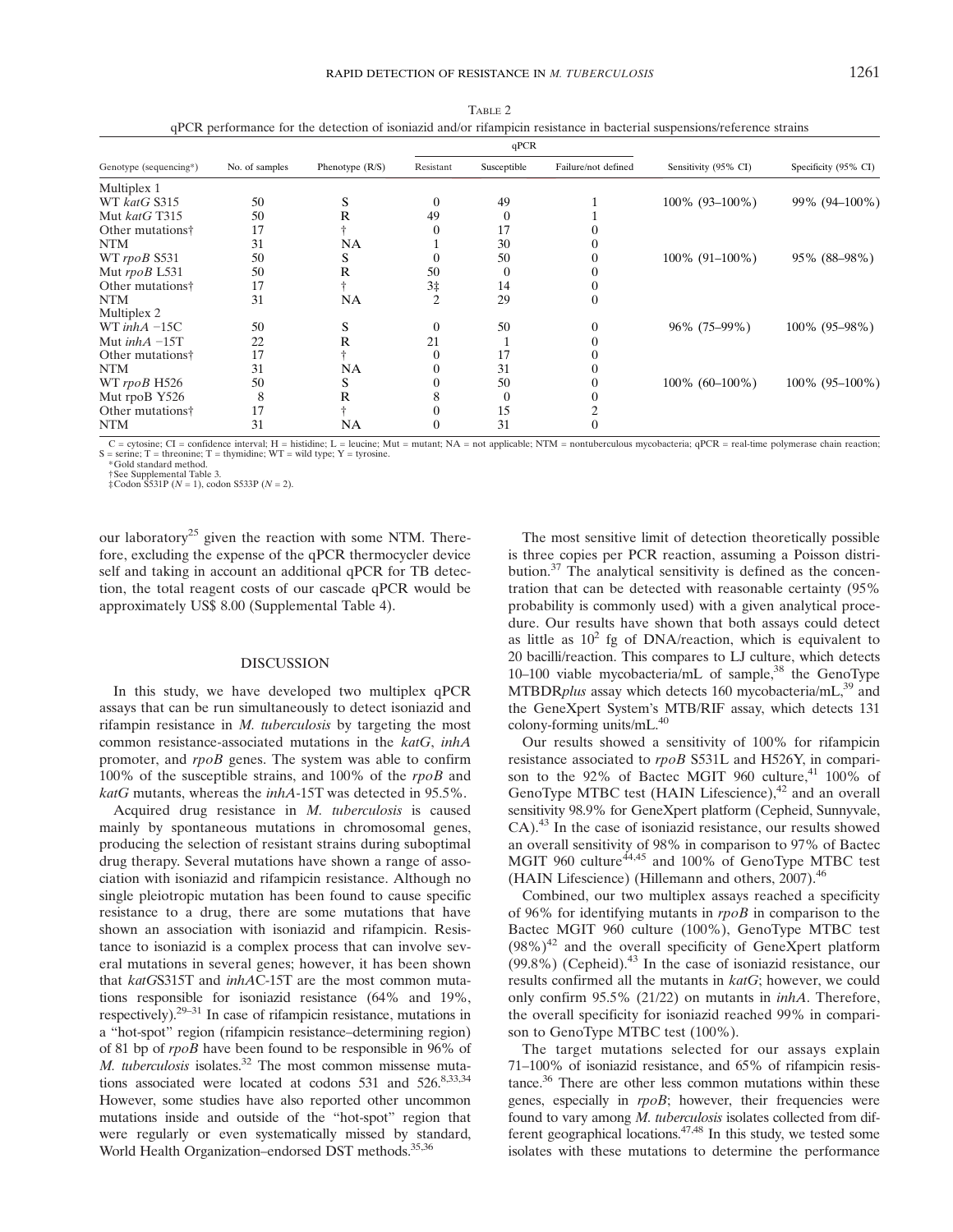of our assays (Supplemental Table 3). The three samples that were identified as rifampicin resistance might be explained by the presence of a mutation in the same nucleotide (S531P,  $N = 1$ ) or adjacent to it (S533P,  $N = 2$ ).

In the last decade, disease caused by NTM has gained attention, in part because of an assumed increase in its incidence.49,50 The distribution of NTM species that are isolated from clinical samples differs strongly by region (Marras and others,  $2002$ ).<sup>51</sup> According to Hoefsloot and others,<sup>52</sup> the most frequently associated NTMs in South America are Mycobacterium avium and rapid-growing mycobacteria, for example, *Mycobacterium chelonae*.<sup>53</sup> In our study, only three of the 31 NTM amplified like a M. tuberculosis mutant that can be isolated from animals—that is, cattle, cervids, and deers<sup>54</sup>—and human samples, albeit rarely with clinical significance. Thus, both multiplex assays must be run after TB confirmation, for example, by the PCR previously standardized by our laboratory. $25$  Abnormal or double melting peaks should alert for a possibly unnoticed presence of heteroresistance or mixture with NTM.

Although the prevalence of isoniazid resistance is much higher than that of rifampicin,<sup>55</sup> detection of isoniazid resistance has received lower priority because of its less pronounced clinical impact. However, a recent meta-analysis has suggested higher rates of failure/relapse and acquired resistance.<sup>56,57</sup> Mutations in *inhA* have been found more frequently associated with monoresistant strains,<sup>58</sup> whereas mutation S315T in  $katG$  occurs more frequently in MDR strains.<sup>59</sup> Therefore, if these multiplex assays are implemented into the workflow algorithm for detecting resistant strains, we would recommend to run both multiplex assays simultaneously after confirmation of TB.

Our protocols have some advantages. First, the use of a simplified DNA extraction using only heating and ethanol precipitation,<sup>25</sup> potentially facilitating implementation in resource-poor settings and avoiding the high cost of commercial kits for DNA isolation. Second, to avoid sole-source reagents and equipment that can be difficult to import, afford, and sustain in some settings, we used a SYBR Green real-time PCR assay and obtained sensitivity better than the much slower LJ culture. Third, excluding the expense of the qPCR thermocycler device self, the running cost (reagents and small materials) of this MTBC assay is ∼US\$7.00, lower than the Hain Assay (US\$10.00 in Peru), and the GeneXpert MTB/RIF (US\$10.00–\$100 in different American countries). Fourth, they are less laborious and require less time to obtain results in comparison to the Hain Assay. Fifth, the qPCR can give information not only of the most common mutations associated to rifampicin resistance, but also to isoniazid resistance which remains undetected by GeneXpert MTB/RIF.

On the other hand, our assays also have some limitations. First, although the sequences used as the targets in these multiplex qPCRs are from highly conserved regions of the genes, a weakness of these or any multiplex assay is that new or less common mutations might fail to amplify with the primers described. Second, these assays also gave qPCR products for some of the NTM reference strains; therefore, they could only be applied after M. tuberculosis presence confirmation, for instance with our previous qPCR protocol for TB detection.<sup>25</sup>

In summary, the qPCR methods proposed in this study showed high specificity and sensitivity for the targeted mutations, short turn-around time, and relatively low cost that shows its potential for improving TB diagnosis and treatment. Therefore, further evaluation is needed to determine its diagnostic reliability in specimens in operational settings, and potential usefulness for routine clinical practice in settings with qPCR facilities.

Received February 16, 2016. Accepted for publication August 25, 2016.

Published online October 24, 2016.

Note: Supplemental tables and figure appear at www.ajtmh.org.

Acknowledgments: We thank our colleagues from Universidad Peruana Cayetano Heredia: Patricia Sheen, Mirko Zimic, and Patricia Fuentes for providing the primers used in this study, and David Requena for his assistance during the primer design phase. We thank our colleague David Durand from the Molecular Epidemiology Unit for his assistance with operating the LightCycler® 480 Real-Time PCR System. We also thank Maren Diels from the ITM, Antwerp (Belgium), for preparing the strains.

Financial support: This study was funded by the Belgian Directorate-General for Development Cooperation (DGDC) through an institutional collaboration between the Institute of Tropical Medicine in Antwerp, Belgium, and the Instituto de Medicina Tropical Alexander von Humboldt in Lima, Peru.

Authors' addresses: Jimena Collantes, Universidad Peruana Cayetano Heredia, Lima, Peru, and Instituto de Medicina Tropical Alexander von Humboldt, Lima, Peru, E-mail: jimena\_collantes@hotmail.com. Francesca Barletta Solari, Instituto de Medicina Tropical Alexander von Humboldt, Lima, Peru, and Universidad Peruana Cayetano Heredia, Lima, Peru, E-mail: francescabarletta@yahoo.es. Leen Rigouts, Microbiology, Institute of Tropical Medicine, Antwerp, Belgium, E-mail: lrigouts@itg.be.

#### REFERENCES

- 1. World Health Organization, 2013. The Top 10 Causes of Death. Geneva, Switzerland: WHO. Available at: http://www.who.int/ mediacentre/factsheets/fs310/en/.
- 2. World Health Organization, 2014. Global Tuberculosis Report 2014. Geneva, Switzerland: WHO.
- 3. Silva MS, Senna SG, Ribeiro MO, Valim AR, Telles MA, Kritski A, Morlock GP, Cooksey RC, Zaha A, Rossetti ML, 2003. Mutations in katG, inhA, and ahpC genes of Brazilian isoniazidresistant isolates of Mycobacterium tuberculosis. J Clin Microbiol 41: 4471–4474.
- 4. Ramaswamy SV, Reich R, Dou S-J, Jasperse L, Pan X, Wanger A, Quitugua T, Graviss EA, 2003. Single nucleotide polymorphisms in genes associated with isoniazid resistance in Mycobacterium tuberculosis. Antimicrob Agents Chemother 47: 1241–1250.
- 5. Vilcheze C, Wang F, Arai M, Hazbon MH, Colangeli R, Kremer L, Weisbrod TR, Alland D, Sacchettini JC, Jacobs WR, 2006. Transfer of a point mutation in Mycobacterium tuberculosis inhA resolves the target of isoniazid. Nat Med 12: 1027–1029.
- 6. Ahmad S, Mokaddas E, 2009. Recent advances in the diagnosis and treatment of multidrug-resistant tuberculosis. Respir Med 103: 1777–1790.
- 7. Telenti A, Imboden P, Marchesi F, Lowrie D, Cole S, Colston M, Matter L, Schopfer K, Bodmer T, 1993. Detection of rifampicin-resistance mutations in Mycobacterium tuberculosis. Lancet 341: 647–650.
- 8. Caws M, Minh Duy P, Quang Tho D, Thi Ngoc Lan N, Viet Hoa D, Farrar J, Tu H, Chi Minh City H, 2006. Mutations prevalent among rifampin-and isoniazid-resistant Mycobacterium tuberculosis isolates from a hospital in Vietnam. J Clin Microbiol 44: 2333–2337.
- 9. Asencios L, Galarza M, Quispe N, Vásquez L, Leo E, Valencia E, Ramírez J, Acurio M, Salazar R, Mendoza-Ticona A, Cáceres O, 2012. Molecular test genotype® MTBDRplus, an alternative to rapid detection of multidrug resistance tuberculosis. Rev Peru Med Exp Salud Publica 29: 92–98.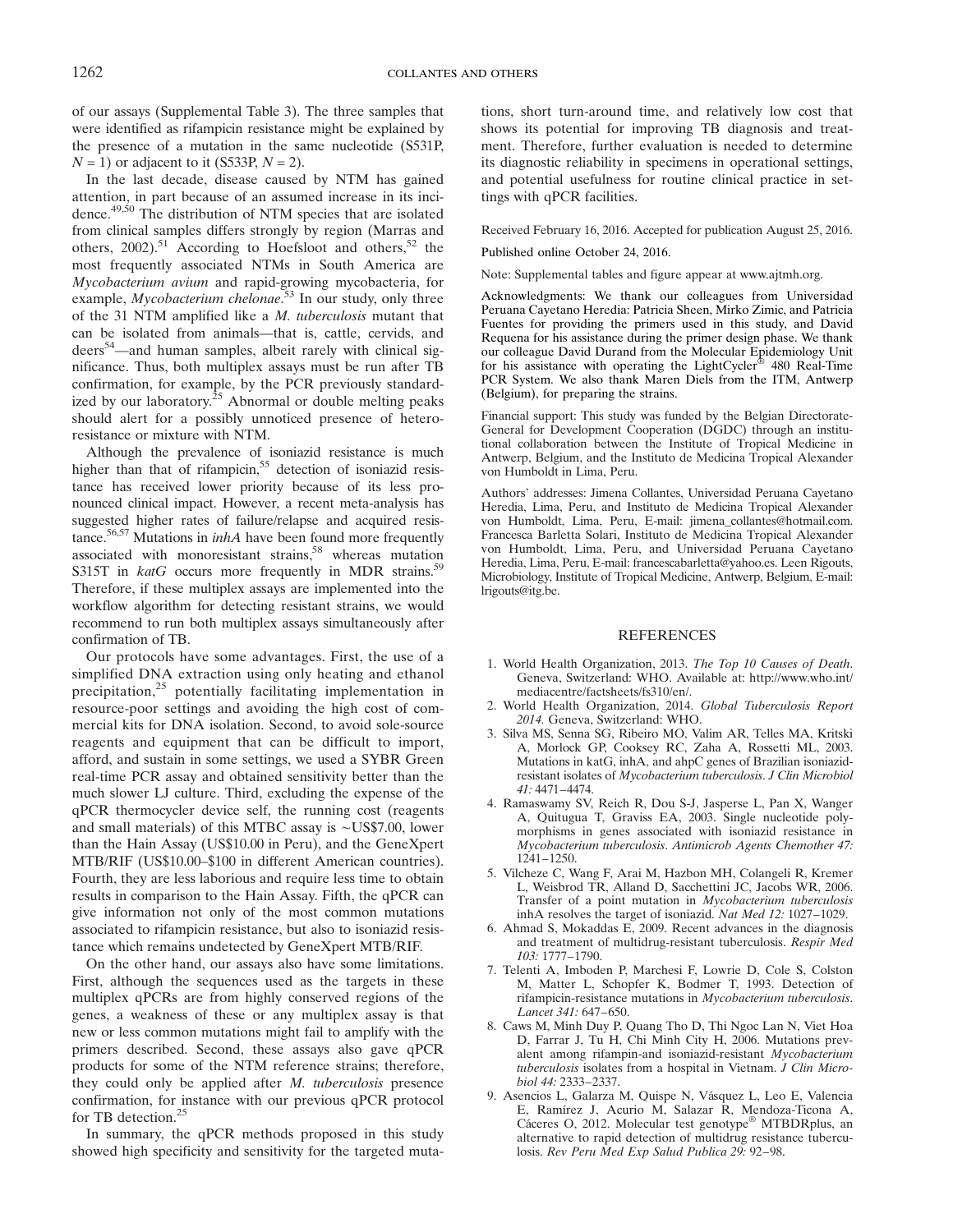- 10. De Freitas FAD, Bernardo V, Gomgnimbou MK, Sola C, Siqueira HR, Pereira MAS, Fandinho FCO, Gomes HM, Araújo MEI, Suffys PN, Marques EA, Albano RM, 2014. Multidrug resistant Mycobacterium tuberculosis: a retrospective katG and rpoB mutation profile analysis in isolates from a reference center in Brazil. PLoS One 9: e10400.
- 11. Murphy K, Berg K, 2003. Mutation and single nucleotide polymorphism detection using temperature gradient capillary electrophoresis. Expert Rev Mol Diagn 3: 811–818.
- 12. Scarpellini P, Carrera P, Cichero P, Gelfi C, Gori A, Ferrari M, Zingale A, Lazzarin A, 2003. Detection of resistance to isoniazid by denaturing gradient-gel electrophoresis DNA sequencing in Mycobacterium tuberculosis clinical isolates. New Microbiol 26: 345–351.
- 13. Sougakoff W, Rodrigue M, Truffot-Pernot C, Renard M, Durin N, Szpytma M, Vachon R, Troesch A, Jarlier V, 2004. Use of a high-density DNA probe array for detecting mutations involved in rifampicin resistance in Mycobacterium tuberculosis. Clin Microbiol Infect 10: 289–294.
- 14. Mccammon MT, Gillette JS, Thomas DP, Ramaswamy SV, Graviss EA, Kreiswirth BN, Vijg J, Quitugua TN, 2005. Detection of rpoB mutations associated with rifampin resistance in Mycobacterium tuberculosis using denaturing gradient gel electrophoresis. Antimicrob Agents Chemother 49: 2200–2209.
- 15. Isfahani BN, Tavakoli A, Salehi M, Tazhibi M, 2006. Detection of rifampin resistance patterns in Mycobacterium tuberculosis strains isolated in Iran by polymerase chain reaction-singlestrand conformation polymorphism and direct sequencing methods. Mem Inst Oswaldo Cruz 101: 597–602.
- 16. Shi R, Zhang J, Li C, Kazumi Y, Sugawara I, 2007. Detection of streptomycin resistance in Mycobacterium tuberculosis clinical isolates from China as determined by denaturing HPLC analysis and DNA sequencing. Microbes Infect 9: 1539–1544.
- 17. Wittwer CT, 2009. High-resolution DNA melting analysis: advancements and limitations. Hum Genome Var Soc 30: 857–859.
- 18. Pérez-Osorio AC, Boyle DS, Ingham ZK, Ostash A, Gautom RK, Colombel C, Houze Y, Leader BT, 2011. Rapid identification of mycobacteria and drug-resistant Mycobacterium tuberculosis by use of a single multiplex PCR and DNA sequencing. J Clin Microbiol 50: 326-336.
- 19. Mayta H, Gilman RH, Arenas F, Valencia T, Caviedes L, Montenegro SH, Ticona E, Ortiz J, Chumpitaz R, Evans CA, Williams DL, 2003. Evaluation of a PCR-based universal heteroduplex generator assay as a tool for rapid detection of multidrug-resistant Mycobacterium tuberculosis in Peru. J Clin Microbiol 41: 5774–5777.
- 20. Montenegro SH, Gilman RH, Sheen P, Cama R, Caviedes L, Hopper T, Chambers R, Oberhelman RA, 2003. Improved detection of Mycobacterium tuberculosis in Peruvian children by use of a heminested IS6110 polymerase chain reaction assay. Clin Infect Dis 36: 16–23.
- 21. Lacoma A, Garcia-Sierra N, Prat C, Ruiz-Manzano J, Haba L, Rosés S, Maldonado J, Domínguez J, De Microbiologia S, 2008. GenoType MTBDRplus assay for molecular detection of rifampin and isoniazid resistance in Mycobacterium tuberculosis strains and clinical samples. J Clin Microbiol 46: 3660–3667.
- 22. Canetti G, Fox W, Khomenko A, Mahler HT, Menon NK, Mitchison DA, Rist N, Smelev NA, 1969. Advances in techniques of testing mycobacterial drug sensitivity, and the use of sensitivity tests in tuberculosis control programmes. Bull World Health Organ 41: 21–43.
- 23. Grange JM, Yates MD, de Kantor IN. Guidelines for Speciation within the Mycobacterium tuberculosis Complex, 2nd edition. Geneva, Switzerland: World Health Organization.
- 24. Kremer K, van Soolingen D, Frothingham R, Haas WH, Hermans PWM, Martín C, Palittapongarnpim P, Plikaytis BB, Riley LW, Yakrus MA, Musser JM, van Embden JDA, 1999. Comparison of methods based on different molecular epidemiological markers for typing of Mycobacterium tuberculosis complex strains: interlaboratory study of discriminatory power and reproducibility. J Clin Microbiol 37: 2607–2618.
- 25. Barletta F, Vandelannoote K, Collantes J, Evans CA, Arevalo J, Rigouts L, 2014. Standardization of a TaqMan-based real-time PCR for the detection of *Mycobacterium tuberculosis-complex* in human sputum. Am J Trop Med Hyg 91: 709–714.
- 26. Van Embden JDA, Cave MD, Crawford JT, Dale JW, Eisenach KD, Gicquel B, Hermans P, Martin C, Mcadam R, Shinnick TM, Small PM, 1993. Strain identification of Mycobacterium tuberculosis by DNA fingerprinting: recommendations for a standardized methodology. J Clin Microbiol 31: 406-409.
- 27. Käser M, Ruf M-T, Hauser J, Marsollier L, Pluschke G, 2009. Optimized method for preparation of DNA from pathogenic and environmental mycobacteria. Appl Environ Microbiol 75: 414–418.
- 28. Newcombe RG, 1998. Two-sided confidence intervals for the single proportion: comparison of seven methods. Stat Med Stat Med 17: 857–872.
- 29. Mokrousov I, Narvskaya O, Otten T, Limeschenko E, Steklova L, Vyshnevskiy B, 2002. High prevalence of KatG Ser315Thr substitution among isoniazid-resistant Mycobacterium tuberculosis clinical isolates from northwestern Russia, 1996 to 2001. Antimicrob Agents Chemother 46: 1417–1424.
- 30. Nikolayevsky V, Brown T, Balabanova Y, Ruddy M, Fedorin I, Drobniewski F, 2004. Detection of mutations associated with isoniazid and rifampin resistance in Mycobacterium tuberculosis isolates from Samara Region, Russian Federation. J Clin Microbiol 42: 4498–4502.
- 31. Seifert M, Catanzaro D, Catanzaro A, Rodwell TC, 2015. Genetic mutations associated with isoniazid resistance in Mycobacterium tuberculosis: a systematic review. PLoS One 10: e0119628.
- 32. Ramaswamy S, Musser J, 1998. Molecular genetic basis of antimicrobial agent resistance in Mycobacterium tuberculosis: 1998 update. Tuber Lung Dis 79: 3–29.
- 33. Valim AR, Rossetti ML, Ribeiro MO, Zaha A, 2000. Mutations in the rpoB gene of multidrug-resistant Mycobacterium tuberculosis isolates from Brazil. J Clin Microbiol 38: 3119–3122.
- 34. Somoskovi A, Parsons LM, Salfinger M, 2001. The molecular basis of resistance to isoniazid, rifampin, and pyrazinamide in Mycobacterium tuberculosis. Respir Res 2: 164–168.
- 35. Cavusoglu C, Karaca-Derici Y, Bilgic A, 2004. In-vitro activity of rifabutin against rifampicin-resistant Mycobacterium tuberculosis isolates with known rpoB mutations. Clin Microbiol Infect 10: 662–665.
- 36. Van Deun A, Aung KJM, Bola V, Lebeke R, Hossain MA, de Rijk WB, Rigouts L, Gumusboga A, Torrea G, de Jong BC, 2013. Rifampin drug resistance tests for tuberculosis: challenging the gold standard. J Clin Microbiol 51: 2633–2640.
- 37. Bustin SA, Benes V, Garson JA, Hellemans J, Huggett J, Kubista M, Mueller R, Nolan T, Pfaffl MW, Shipley GL, Vandesompele J, Wittwer CT, 2009. The MIQE guidelines: minimum information for publication of quantitative real-time PCR experiments. Clin Chem 55: 611–622.
- 38. Helb D, Jones M, Story E, Boehme C, Wallace E, Ho K, Kop J, Owens MR, Rodgers R, Banada P, Safi H, Blakemore R, Lan NTN, Jones-López EC, Levi M, Burday M, Ayakaka I, Mugerwa RD, Mcmillan B, Winn-Deen E, Christel L, Dailey P, Perkins MD, Persing DH, Alland D, 2010. Rapid detection of Mycobacterium tuberculosis and rifampin resistance by use of on-demand, near-patient technology. J Clin Microbiol 48: 229–237.
- 39. Richter E, Weizenegger M, Fahr A-M, Rüsch-Gerdes S, 2004. Usefulness of the GenoType MTBC assay for differentiating species of the Mycobacterium tuberculosis complex in cultures obtained from clinical specimens. J Clin Microbiol 42: 4303–4306.
- 40. Moure R, Muñoz L, Torres M, Santin M, Martín R, Alcaide F, 2011. Rapid Detection of Mycobacterium tuberculosis complex and rifampin resistance in smear-negative clinical samples by use of an integrated real-time PCR method. J Clin Microbiol 49: 1137–1139.
- 41. Rigouts L, Gumusboga M, de Rijk WB, Nduwamahoro E, Uwizeye C, de Jong B, Van Deun A, 2013. Rifampin resistance missed in automated liquid culture system for Mycobacterium tuberculosis isolates with specific rpoB mutations. J Clin Microbiol 51: 2641–2645.
- 42. de Abreu Maschmann R, Sá F, de Souza Nuunes L, Wolowski Ribeiro A, Marcon Machado RT, Zaha A, Rosa Rossetti LM, 2013. Performance of the GenoType MTBDRplus assay directly on sputum specimens from Brazilian patients with